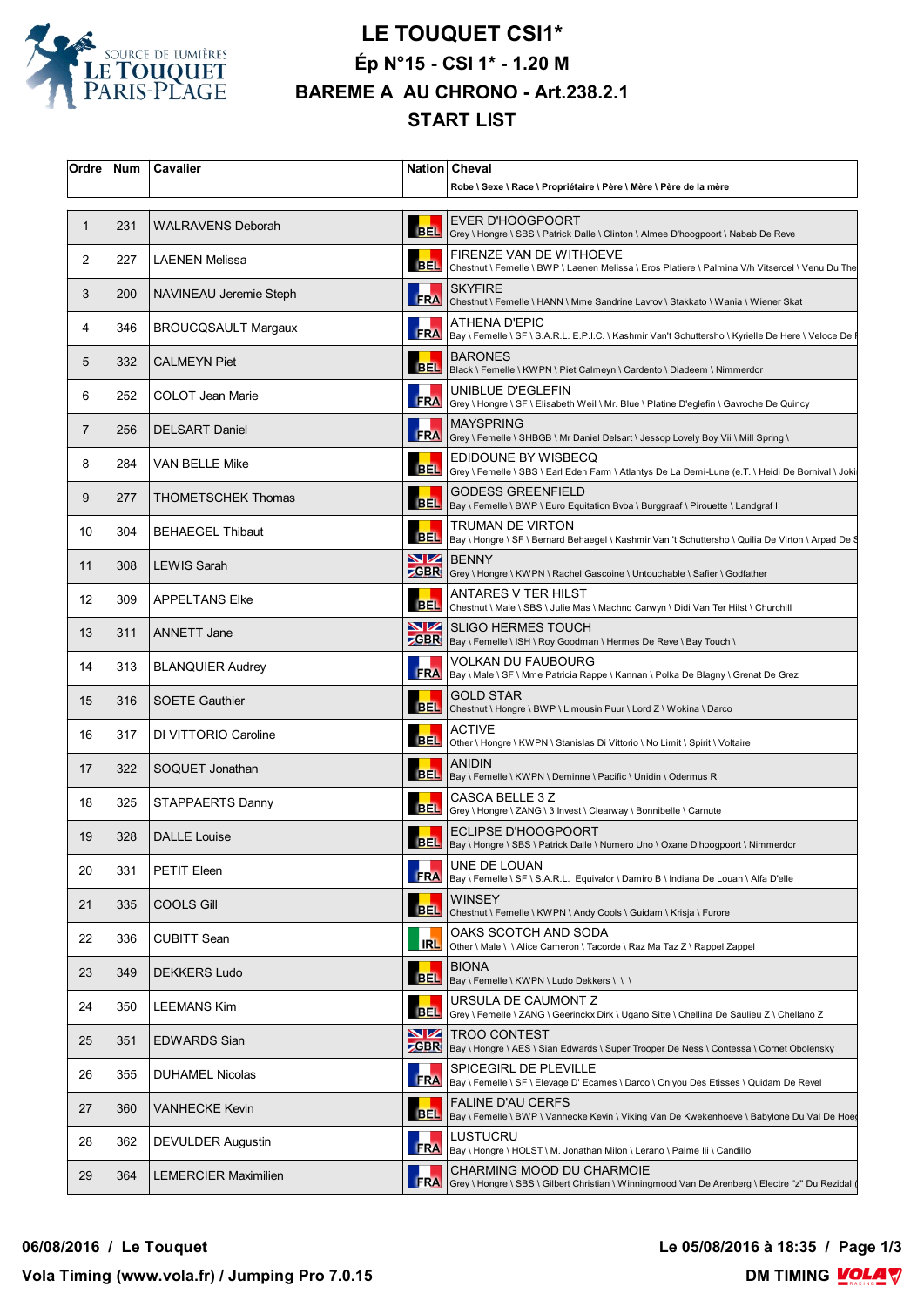## **LE TOUQUET CSI1\* Ép N°15 - CSI 1\* - 1.20 M BAREME A AU CHRONO - Art.238.2.1 START LIST**

| Ordre | <b>Num</b> | Cavalier                  |            | Nation Cheval                                                                                                                  |
|-------|------------|---------------------------|------------|--------------------------------------------------------------------------------------------------------------------------------|
|       |            |                           |            | Robe \ Sexe \ Race \ Propriétaire \ Père \ Mère \ Père de la mère                                                              |
| 30    | 368        | <b>ROHMER Valerie</b>     | <b>FRA</b> | PERSEVERANCE CHOISIE<br>Chestnut \ Femelle \ SF \ Monsieur Reynald Nardini \ Cabri Du Val \ Introduction Du Amel \ Veloce      |
| 31    | 369        | <b>DUHAMEL Stephanie</b>  | FRA        | USUFRUIT D'ENOCQ<br>Chestnut \ Hongre \ SF \ E.A.R.L. Lhotellier \ Number One D'iso*un Prince \ Kaissera D'opal \ Vas          |
| 32    | 371        | <b>BERTRAND Gilles</b>    |            | VOILA CESAR DU VANDA<br>FRA   Bay \ Male \ SF \ S.A.R.L. La Croix St Antoine \ Diamant De Semilly \ Luvanda \ Gentleman        |
| 33    | 372        | <b>TABARINI Filippo</b>   |            | <b>JUVENTE VAN DE KAKEBEEK</b><br>ITA   Bay \ Femelle \ BWP \ Martina Romagnoli \ Chatman \ Padisha D'hees \ Eros Platiere     |
| 34    | 205        | <b>WHITAKER Joanne</b>    |            | <b>NZ MILL RIVER</b><br><b>ZGBR</b> Grey \ Femelle \ AES \ CLARE WHITAKER \ PEPPERMILL \ POSHRAT \ STANHOPES DIDDICO           |
| 35    | 209        | <b>MERCENIER Gauthier</b> |            | CATALINA DU TOULTIA Z<br>BEL  Bay \ Femelle \ ZANG \ Francois Piedboeuf \ Copin Van De Broy \ Shutterlady \ Silvio I           |
| 36    | 213        | <b>SOETE Axel</b>         |            | <b>AVANTI</b><br>BEL  Bay \ Femelle \ KWPN \ Puur Limousin \ Solitair \ Brunette \ Sultan                                      |
| 37    | 216        | NICOLAS Caroline          |            | VALMY DE SERAINCOURT<br>FRA   Bay \ Hongre \ SF \ M. Fabien Charrot \ Eurocommerce Berlin \ Alpaga Du Bois Pinchet \ Schilling |
| 38    | 218        | <b>LAMBERT Mathieu</b>    | <b>FRA</b> | <b>VENUS DES CHAILLES</b><br>Other \ Femelle \ SF \ M. Eric Remy \ Damiro B*hn \ Linda De La See \ Rosire                      |
| 39    | 222        | <b>FLESCH Patrice</b>     |            | <b>VOLE PETIT RUSEUR</b><br>FRA   Bay \ Male \ SF \ M. Patrice Flesch \ Roccossifred \ Nikita La Rusee \ Rosire                |
| 40    | 223        | <b>HOUZELLE Nicolas</b>   |            | <b>ZEFIJROS</b><br>FRA Other \ Femelle \ KWPN \ Madame Christine Schmitt \ Lupicor \ Salkure \ Conterno Grande                 |
| 41    | 236        | <b>VAAST Eric</b>         |            | <b>UPSTART</b><br>FRA Grey \ Femelle \ SF \ S.A.S. La Perelle \ Adelfos \ Dame Ricard \ Laudanum                               |
| 42    | 237        | <b>LESCAILLET Paul</b>    |            | VIACINTE DE MONTSEC<br>FRA Chestnut \ Femelle \ SF \ S.A.R.L. Lescaillet \ Dollar Du Murier \ Etoile Du Chateau \ Le Tot De Se |
| 43    | 240        | <b>LAMBERT Thomas</b>     |            | VANPARCO DE NERON<br>FRA   Bay \ Male \ SF \ Liste Rouge \ Parco \ Daisy Babiere \ Orival                                      |
| 44    | 241        | DOZOT Philippe            |            | ANTON VAN TAXANDRIA<br>BEL Chestnut \ Hongre \ BWP \ Philippe Dozot \ Camus \ Iblesse V/h Langenshof \ Goldfisch De Lauze      |
| 45    | 245        | FIDRY Meghann             |            | LUCKY DU BINGARD<br>BEL Chestnut \ Hongre \ SF \ Mme Fidry Meghann \ Tu Viens Dorval \ Cloelia De Savigny \ Benroy             |
| 46    | 248        | <b>ROUSSEL Florine</b>    |            | <b>BASTALINA</b><br>FRA Grey \ Femelle \ SBS \ S.N.C. Equicom \ Castelino Van De Helle \ Jonatana \ Argentinus                 |
| 47    | 259        | <b>FAUCHARD Benoit</b>    |            | <b>AJACCIENNE</b><br>FRA Chestnut \ Femelle \ SF \ M. Eric Metayer \ Calvaro \ Bourree D'aure \ Benroy                         |
| 48    | 262        | <b>CELIS Davy</b>         |            | <b>CITERMA B</b><br>BEL   Bay \ Femelle \ \ Celis Davy \ Crawford \ Wera li B \ Calvados                                       |
| 49    | 265        | <b>VIGNERON Sebastien</b> | <b>BEL</b> | <b>CAKEWALK</b><br>Bay \ Hongre \ KWPN \ De Vuyst Angélique \ Oklund \ Winning Mood \ Irco Miro                                |
| 50    | 268        | <b>SHAW Polly</b>         | <u>NZ</u>  | <b>ENGELINA</b><br><b>ZGBR</b> Chestnut \ Femelle \ KWPN \ Polly Shaw \ Tangelo Van De Zuuthoeve \ Orinda \ Wellington         |
| 51    | 270        | <b>LAINE Alice</b>        | FRA        | SIMILI DE LA BUQUEUSE<br>Grey \ Femelle \ \ Mme Melissa Tapon \ Linaro*sl \ Flaque Des Marais \ Elvey Jarnac                   |
| 52    | 272        | <b>TROIANI Tatiana</b>    | <b>BEL</b> | UN DOLLAR DU TAILLIS PRE<br>Bay \ Hongre \ SBS \ Tatiana Troiani \ Dollar Du Murier \ Kermesse De Saint Michel \ Romanow V     |
| 53    | 274        | <b>MERCENIER Luca</b>     |            | VENUS D'HYRENCOURT<br>BEL   Bay \ Femelle \ SBS \ Lieven Van Decraen (10405899) \ Udancer Hero \ White Love D'hyrencour \      |
| 54    | 275        | DAOUT Chloé               |            | <b>UPHELIA DH</b><br>BEL Grey \ Femelle \ HOLST \ De Dwerse Hagen Bvba \ Lacapo \ Dynamik \ Grundyman Xx                       |
| 55    | 283        | COUNASSE Jerome           |            | <b>ASTI DES VERGERS</b><br>BEL  Bay \ Hongre \ ZANG \ Haras Des Vergers \ Argentinus \ Selina Des Vergers \ Darco              |
| 56    | 288        | <b>BECKER Manon</b>       | <b>BEL</b> | ZIG ZAG GP DU BOIS MADAME<br>Chestnut \ Femelle \ HOLST \ Beckbox Sprl \ Lord Z \ Ramona Xv \ Contender                        |
| 57    | 290        | <b>RIDELLE Louis</b>      |            | PANACHE D ARCHONFOSSE<br>BEL  Bay \ Femelle \ SCSL \ David Ridelle \ Paloubet Du Chateau \ Rineke \ Highline                   |
| 58    | 291        | VIZZINI Lucia             |            | KONTADOR VAN HD<br>ITA   Bay \ Hongre \ BWP \ Lucia Vizzini & Joris De Braba \ Darco \ Candy \ Nabab De Reve                   |
| 59    | 295        | <b>WILLAUME Florence</b>  |            | UXIA DE L'ETOILE<br>FRA   Bay \ Femelle \ SF \ S.A.R.L. Ecuries De L'etoile \ Conterno Grande \ Upsilone \ Frou Frou           |

## **06/08/2016 / Le Touquet Le 05/08/2016 à 18:35 / Page 2/3**